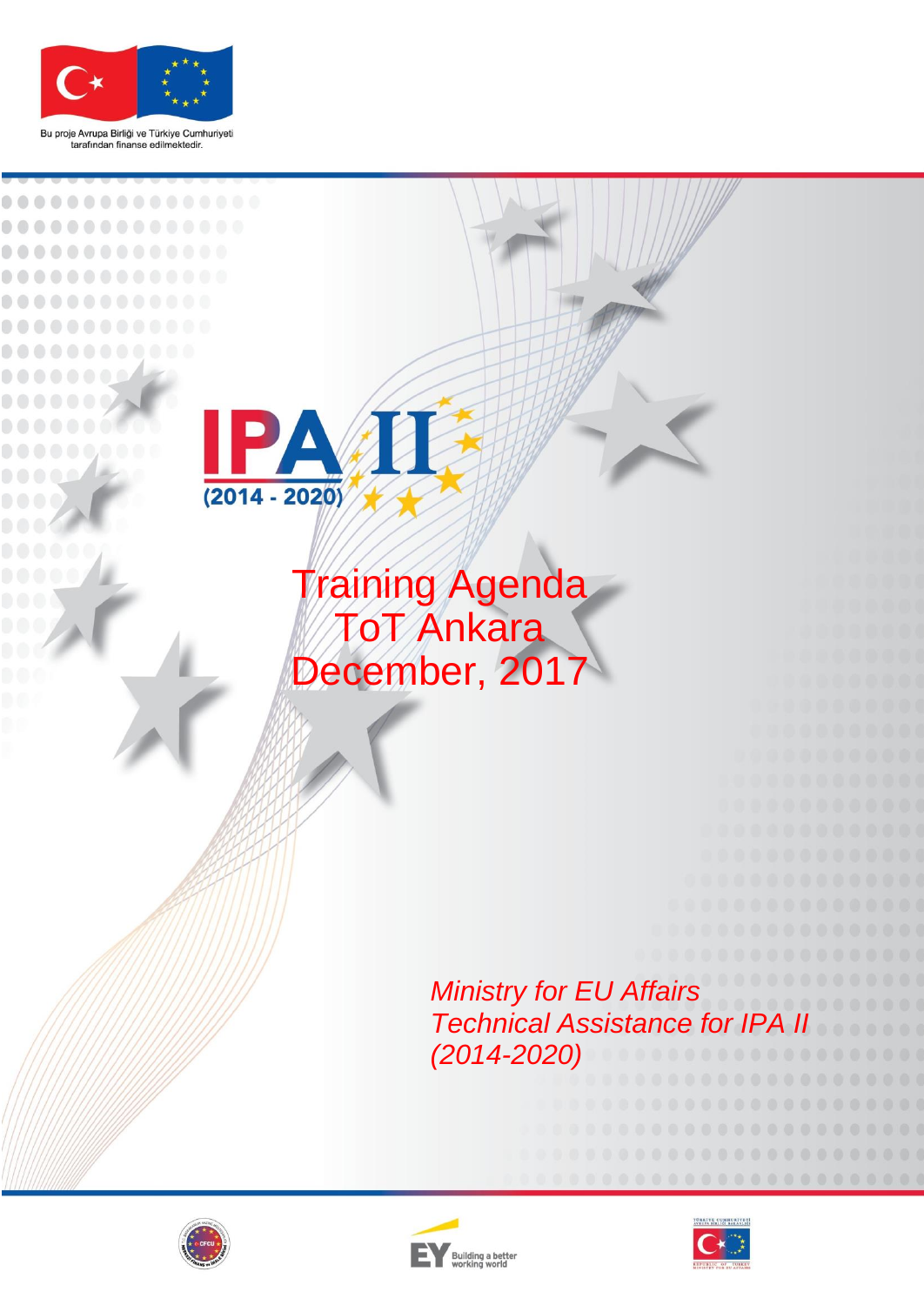## **1.1. Learning objectives**

|                                                                                                                      | Name of the trainer: Wim Vogelaere                                                                                                                                                                                                                                                                                                                                                                              | Date: 18th to 22 <sup>nd</sup> of December 2017                                     |  |  |  |
|----------------------------------------------------------------------------------------------------------------------|-----------------------------------------------------------------------------------------------------------------------------------------------------------------------------------------------------------------------------------------------------------------------------------------------------------------------------------------------------------------------------------------------------------------|-------------------------------------------------------------------------------------|--|--|--|
|                                                                                                                      | <b>Overall training goal</b>                                                                                                                                                                                                                                                                                                                                                                                    |                                                                                     |  |  |  |
|                                                                                                                      | 1. The overall aim is to train the selected participants to become more experienced<br>trainers and give them the chance to practice on the spot.                                                                                                                                                                                                                                                               |                                                                                     |  |  |  |
| <b>Learning objectives:</b><br>More specifically the course will provide the participants with the opportunities to: |                                                                                                                                                                                                                                                                                                                                                                                                                 |                                                                                     |  |  |  |
|                                                                                                                      | 1. Understand better the concept of adult learning,                                                                                                                                                                                                                                                                                                                                                             |                                                                                     |  |  |  |
| 2.                                                                                                                   | Understand the different learning styles and the impact on your own trainer style                                                                                                                                                                                                                                                                                                                               |                                                                                     |  |  |  |
|                                                                                                                      | 3. Improve the knowledge of planning a training course:<br>Training needs assessment,<br>Setting the Aims and Objectives,<br>$\overline{\phantom{0}}$<br>Designing a training course,<br>۰<br>Prepare training support material,<br>۰.<br>Implement a training course,<br>۰<br>Evaluate a training course in line with the objectives,<br>$\overline{\phantom{0}}$<br>The follow up<br>$\overline{\phantom{0}}$ |                                                                                     |  |  |  |
|                                                                                                                      | 4. Develop facilitation and presentation skills                                                                                                                                                                                                                                                                                                                                                                 |                                                                                     |  |  |  |
|                                                                                                                      | and to know how and when to use them                                                                                                                                                                                                                                                                                                                                                                            | 5. Experience and understand different training methods and presentation techniques |  |  |  |
| 6.                                                                                                                   | Gain practical experience by running a short training session or presentation                                                                                                                                                                                                                                                                                                                                   |                                                                                     |  |  |  |
| 7.                                                                                                                   | Learn from the other participants through their presentations                                                                                                                                                                                                                                                                                                                                                   |                                                                                     |  |  |  |
| 8.                                                                                                                   | Gain practical experience by giving and receiving feedback                                                                                                                                                                                                                                                                                                                                                      |                                                                                     |  |  |  |
| 9.                                                                                                                   | Experience and reflect upon different methods to review learning                                                                                                                                                                                                                                                                                                                                                |                                                                                     |  |  |  |
|                                                                                                                      | 10. Self-asses own training skills and understand what skills, knowledge and attitudes<br>need further development.                                                                                                                                                                                                                                                                                             |                                                                                     |  |  |  |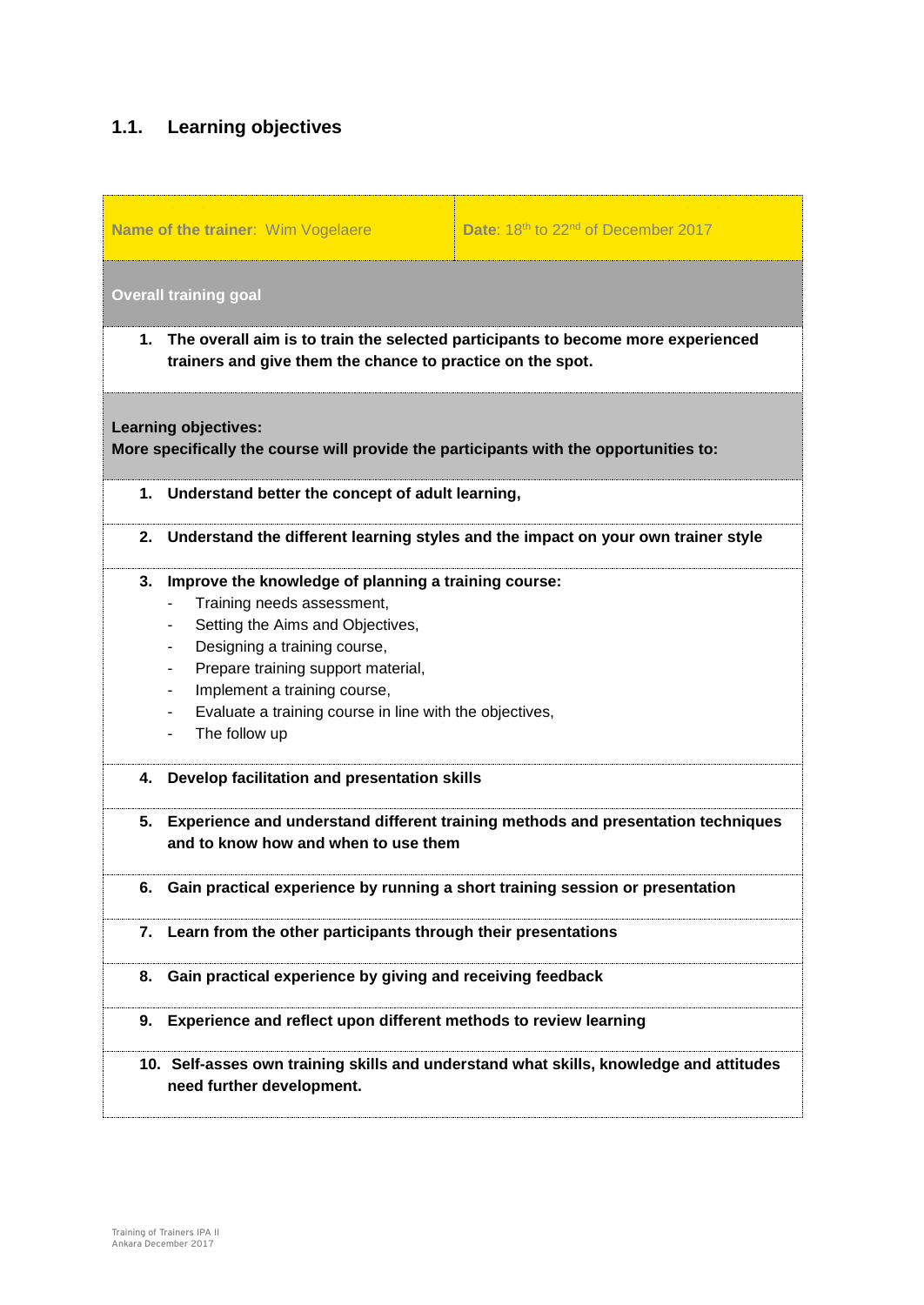## **1.2. Training Agenda**

| <b>Training Agenda</b>   |                                                                                                            |                                      |  |
|--------------------------|------------------------------------------------------------------------------------------------------------|--------------------------------------|--|
| Day 1: Monday 18.12.2017 |                                                                                                            |                                      |  |
| <b>Sessions</b>          | <b>Topic</b>                                                                                               | Methodology                          |  |
| $09:30 - 11:00$          | Welcome<br>Introduction to the training<br>Training programme overview<br>Introduction of the participants | Presentation                         |  |
| $11:00 - 11:15$          | <b>Coffee Break</b>                                                                                        |                                      |  |
| $11:15 - 12:15$          | Presentation of the participants                                                                           | <b>Presentation excercise</b>        |  |
| $12:00 - 12.30$          | Debriefing of the presentations                                                                            | Debriefing + Q&A                     |  |
| $12:30 - 13:30$          | Lunch break                                                                                                |                                      |  |
| $13:30 - 14:15$          | <b>Adult Learning</b>                                                                                      | Presentation                         |  |
| $14:15 - 14:45$          | <b>Learning Styles</b>                                                                                     | Personal test, presentation +<br>Q&A |  |
| $14:45 - 15:00$          | <b>Coffee Break</b>                                                                                        |                                      |  |
| $15:00 - 16:00$          | Planning of a training course<br>Training cycle & Training needs                                           | Presentation                         |  |
| $16:00 - 16-30$          | Personal Self assesment on learning<br>Plenary learning review                                             | Reviewing exercise<br>Q&A            |  |
| 16:30                    | End of the day                                                                                             |                                      |  |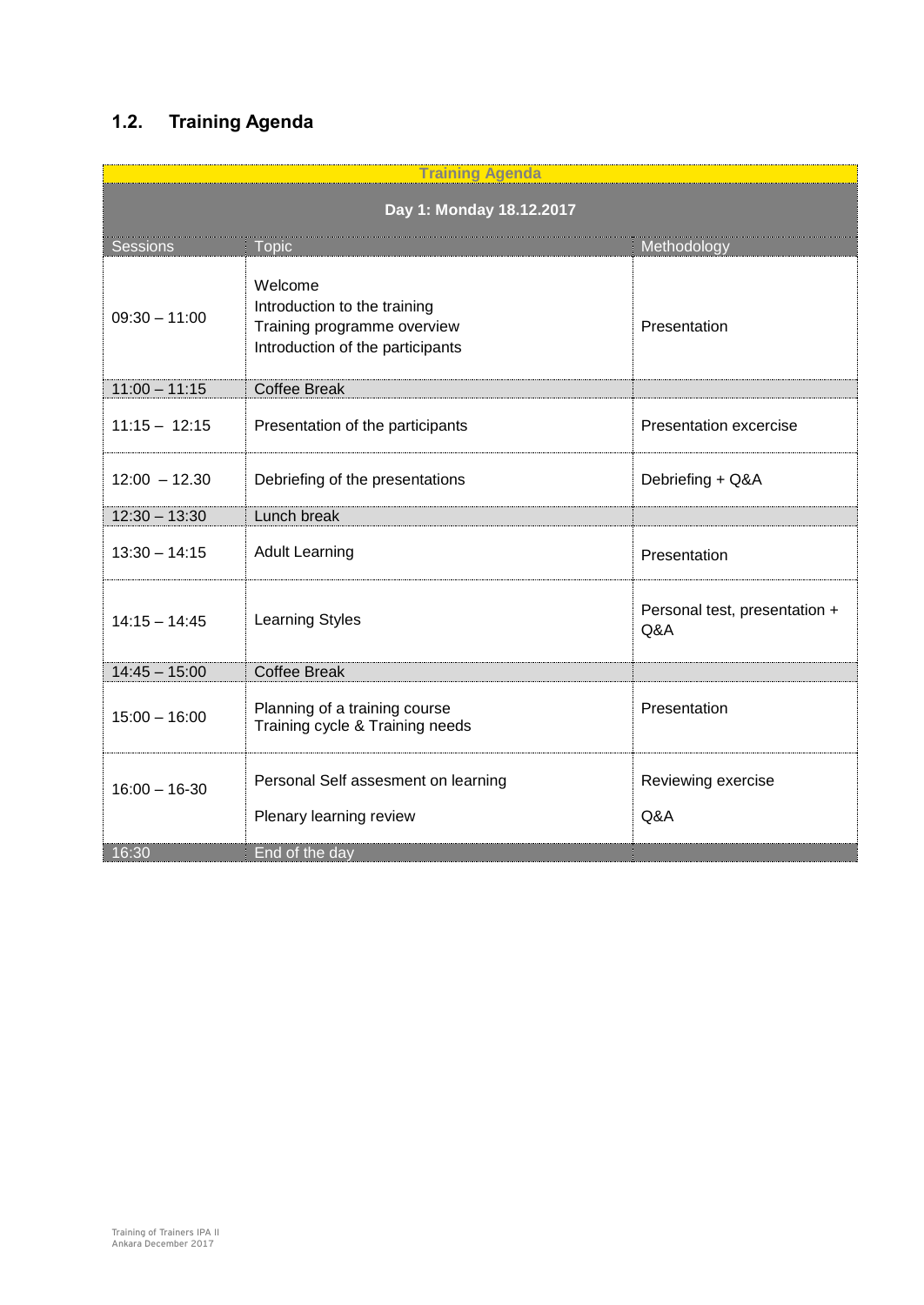| Day 2: Tuesday 19.12.2017 |                                                                      |                                         |  |
|---------------------------|----------------------------------------------------------------------|-----------------------------------------|--|
| <b>Sessions</b>           | <b>Topic</b>                                                         | Methodology                             |  |
| $09:30 - 10:00$           | Intro of the day<br>Reviewing day 1                                  | Presentation<br>Q&A                     |  |
| $10:00 - 11:00$           | From Training Aims and Objectives to training design                 | Presentation<br>Exercise                |  |
| $11:00 - 11:15$           | <b>Coffee Break</b>                                                  |                                         |  |
| $11:15 - 12:30$           | Training styles and techniques:<br>The different training approaches | Presentation                            |  |
| $12:30 - 13:30$           | Lunch break                                                          |                                         |  |
| $13:30 - 14:45$           | Training techniques:<br>Group Dynamics and group management.         | Exercises<br>Presentation<br>Q&A        |  |
| $14:45 - 15:00$           | <b>Coffee Break</b>                                                  |                                         |  |
| $15:00 - 16:00$           | Methodology:<br>The objectives of different methods                  | Presentation<br><b>Exercises</b><br>Q&A |  |
| $16:00 - 16:30$           | Personal Self assesment on learning<br>Plenary learning review       | Reviewing excercise<br>Q&A              |  |
| 16:30                     | End of the day                                                       |                                         |  |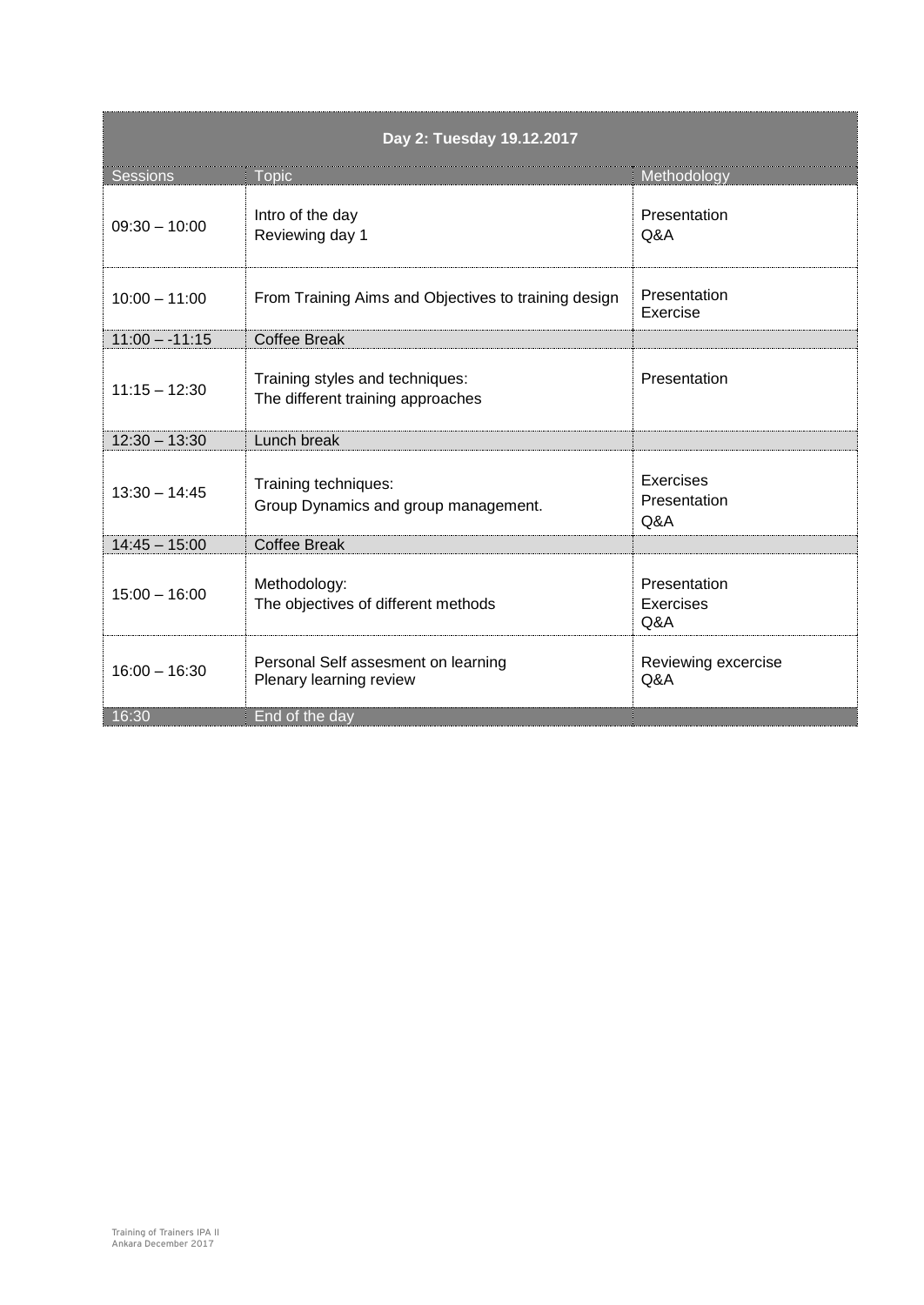| Day 3: Wednesday 20.12.2017 |                                                                                     |                                  |  |
|-----------------------------|-------------------------------------------------------------------------------------|----------------------------------|--|
| <b>Sessions</b>             | <b>Topic</b>                                                                        | Methodology                      |  |
| $09:30 - 10:00$             | Intro of the day<br>Reviewing day 2                                                 | Presentation<br>Q&A              |  |
| $10:00 - 11:00$             | Facilitation and presentation skills:<br>Public speaking focussed on a presentation | Presentation                     |  |
| $10:00 - 11:15$             | Cofee Break                                                                         |                                  |  |
| $11:15 - 12:30$             | Public speaking:<br>Focussed on running a training session                          | Exercises                        |  |
| $12:30 - 13:30$             | Lunch break                                                                         |                                  |  |
| $13:30 - 14:45$             | Presentation Techniques and aids<br>Visual Aids                                     | Presentation<br>Group discussion |  |
| $14:45 - 15:00$             | <b>Coffee Break</b>                                                                 |                                  |  |
| $15:00 - 16:30$             | Personal Self assesment on learning<br>Plenary learning review                      | Reviewing excercise<br>Q&A       |  |
| 16:30                       | End of the training course                                                          |                                  |  |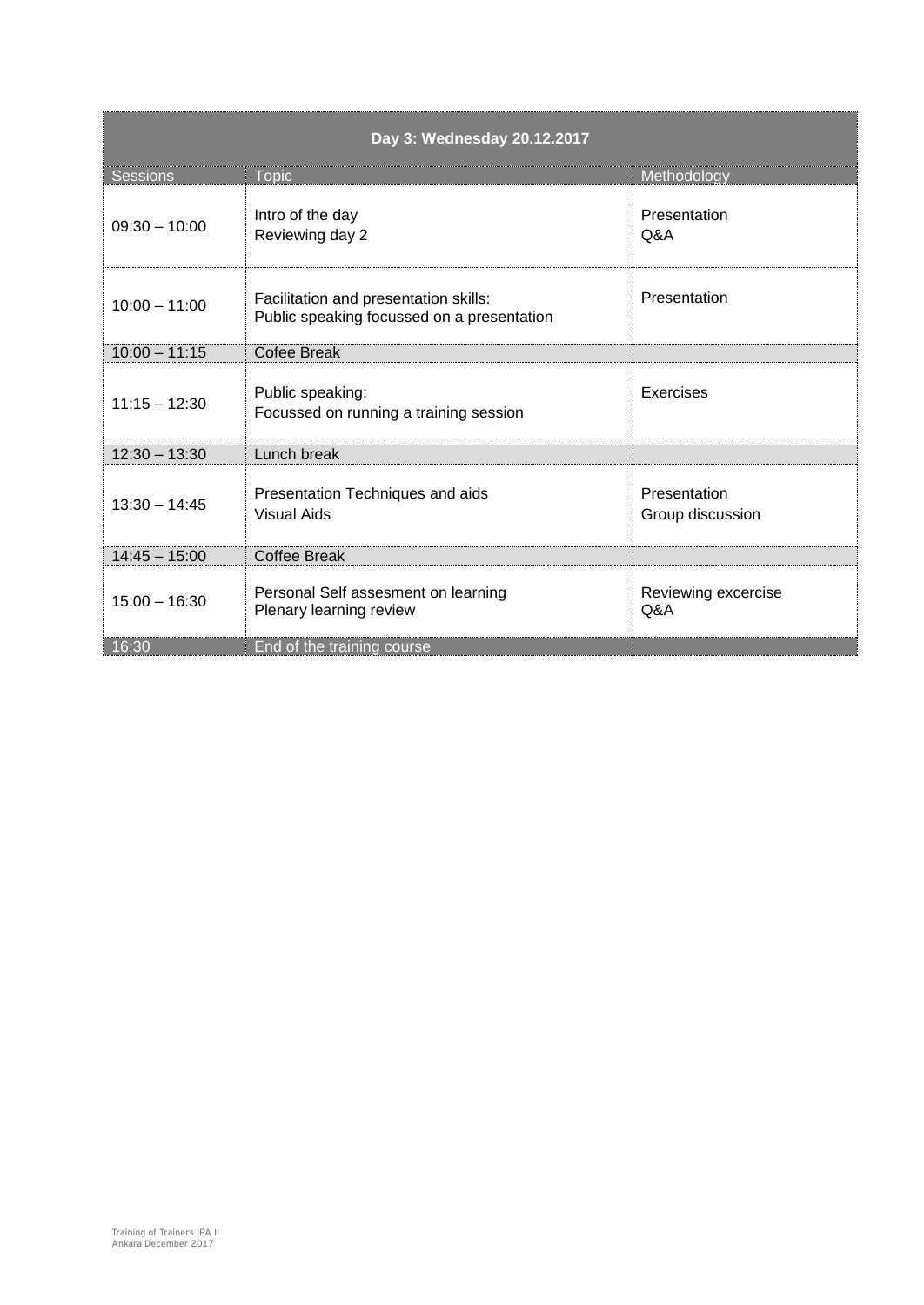| Day 4: Thursday 21.12.2017 |                                                                                        |                                                                     |  |
|----------------------------|----------------------------------------------------------------------------------------|---------------------------------------------------------------------|--|
| <b>Sessions</b>            | <b>Topic</b>                                                                           | Methodology                                                         |  |
| $09:30 - 10:00$            | Intro of the day<br>Review of day 1                                                    | Presentation<br>Q&A                                                 |  |
| $10:00 - 11:00$            | Training support material<br>Training agenda, programme, hand outs, etc.               | Presentation                                                        |  |
| $11:00 - 11:15$            | <b>Coffe Break</b>                                                                     |                                                                     |  |
| $11:15 - 12:30$            | Feedback: How to give and how to receive feedback.                                     | <b>Presentation &amp; Exercises</b>                                 |  |
| $12:30 - 13:30$            | Lunch break                                                                            |                                                                     |  |
| $13:30 - 14:45$            | Evaluation and follow up of a training course<br>Including evaluation and final report | Presentation                                                        |  |
| $14:45 - 15:00$            | <b>Coffee Break</b>                                                                    |                                                                     |  |
| $15:00 - 16:30$            | Start of the mini training sessions run by the trainees<br>(4 sessions)                | Presentations<br>10' training session / trainee +<br>10' debriefing |  |
| 16:30                      | End of the day                                                                         |                                                                     |  |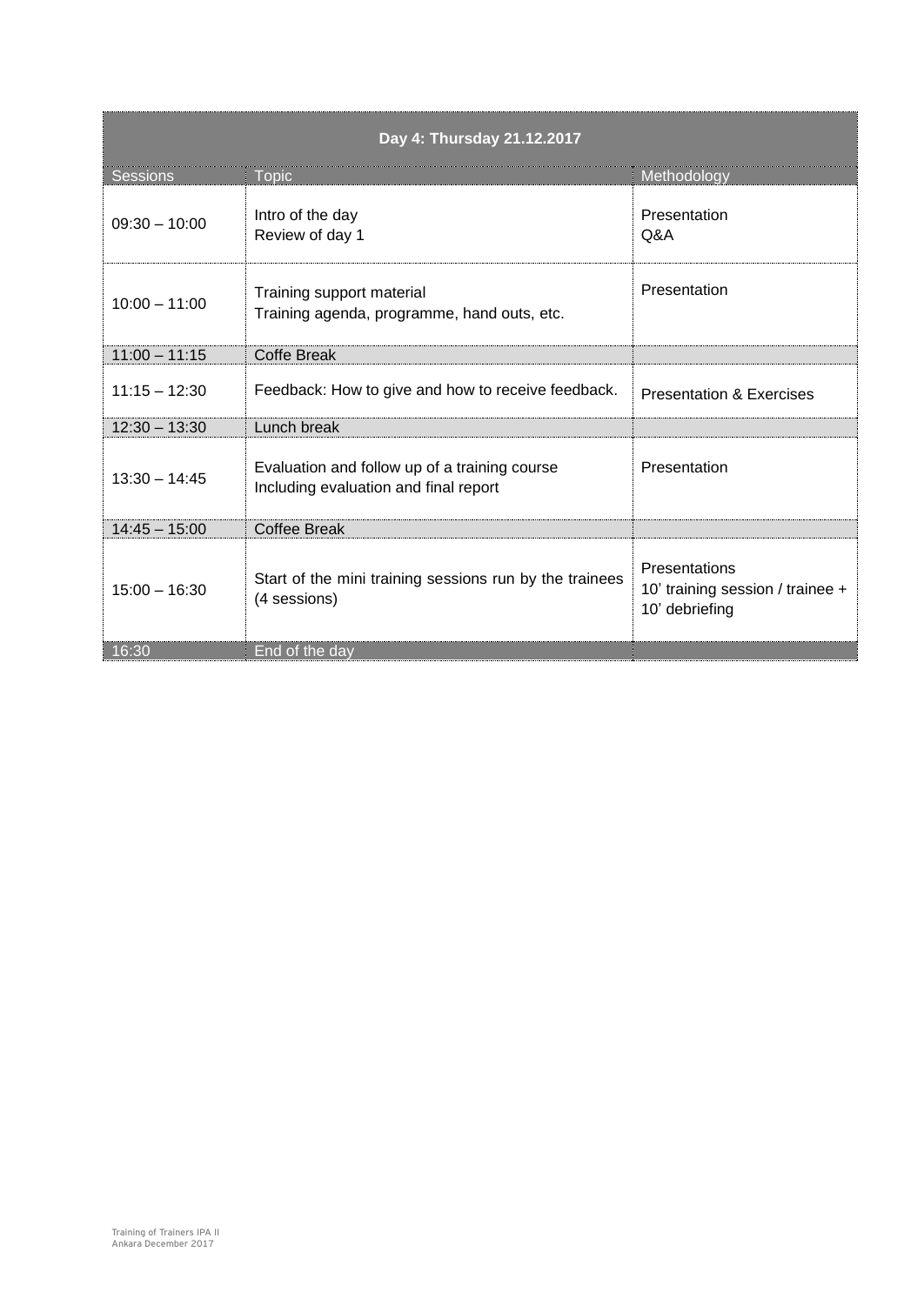| Day 5: Friday 22.12.2017 |                                                                                                         |                                                                            |  |
|--------------------------|---------------------------------------------------------------------------------------------------------|----------------------------------------------------------------------------|--|
| <b>Sessions</b>          | <b>Topic</b>                                                                                            | Methodology                                                                |  |
| $09:30 - 9:40$           | Introduction of the day                                                                                 | Presentation                                                               |  |
| $09:40 - 10:45$          | Mini training sessions run by the trainees (3 sessions)                                                 | <b>Presentations</b><br>10' training session / trainee +<br>10' debriefing |  |
| $11:00 - 11:15$          | <b>Cofee Break</b>                                                                                      |                                                                            |  |
| $11:15 - 12:30$          | Mini training sessions run by the trainees (4 sessions)                                                 | Presentations<br>10' training session / trainee +<br>10' debriefing        |  |
| $12:30 - 13:30$          | Lunch break                                                                                             |                                                                            |  |
| $13:30 - 14:45$          | Mini training sessions run by the trainees (4 sessions)                                                 | Presentations<br>10' training session / trainee +<br>10' debriefing        |  |
| $14:45 - 15:00$          | Coffee beak                                                                                             |                                                                            |  |
| $15:00 - 16:30$          | Self assesment about personal performance<br>Evaluation of the training course<br>Closier of the course | Self assesment form<br>Written and oral evaluation                         |  |
| 16:30                    | End of the day                                                                                          |                                                                            |  |